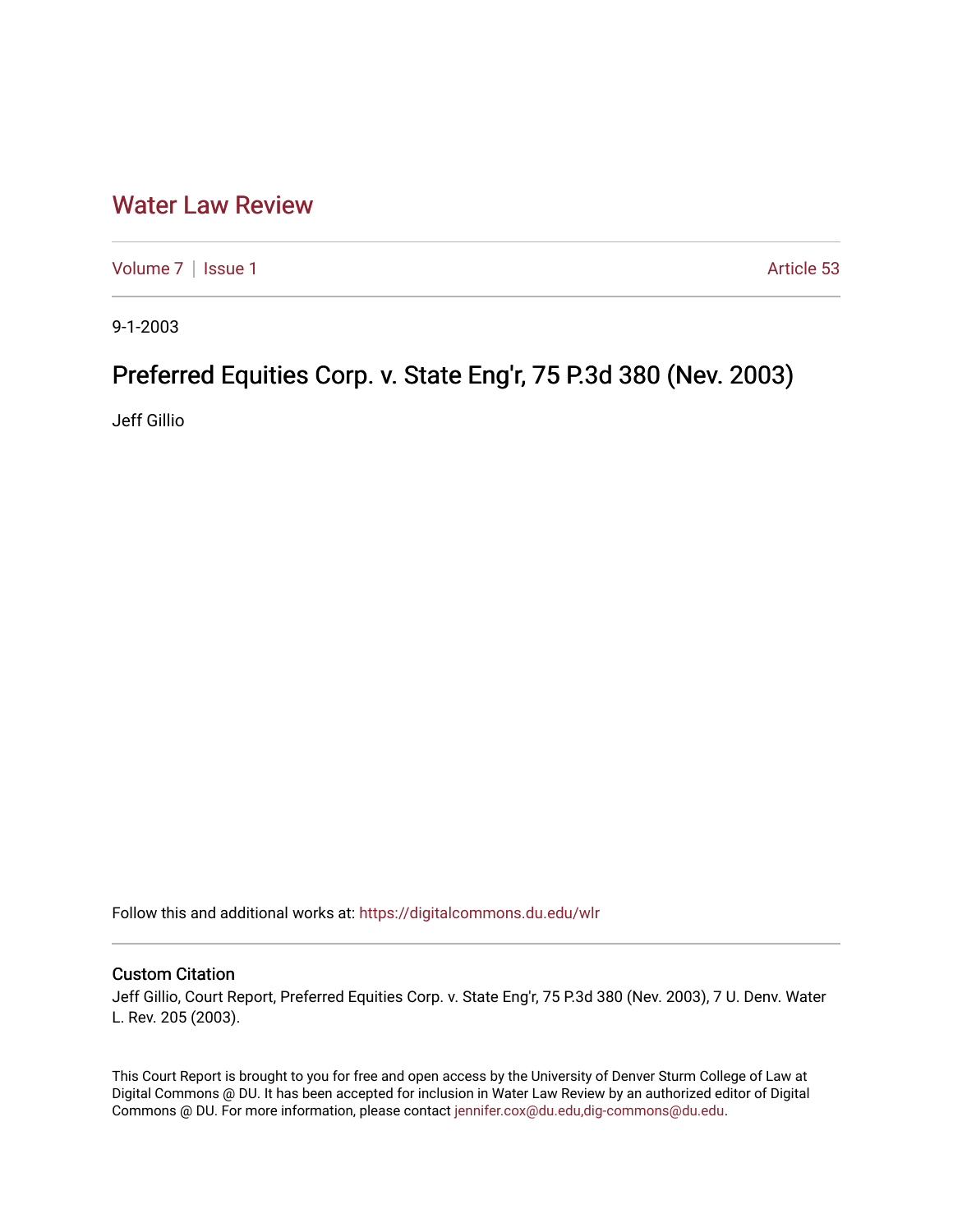fact depending on the circumstances of the specific case. Here, Edwards's dam deprived Edmonson of water for livestock. Edmonson farmed and worked on his property for over fifty years. To his knowledge, throughout those fifty years the stream never lacked sufficient water for his farm. The court found that Edwards's dam harmed Edmonson, as he needed to move his livestock from his property to another location. Furthermore, the court found that Edwards did not have exclusive tifle to, or control of, the stream's water, even while it was on his land. The court stated an owner of land through which a nonnavigable stream flows could not divert the stream's water to the exclusion of others. Because Edwards diverted the stream to the exclusion of Edmonson, the court found that Edwards's use of the stream unreasonable. The court also concluded Edwards's unreasonable use of the stream damaged Edmonson, and therefore the circuit court correctly awarded Edmonson injunctive relief.

Finally, Edwards argued that if Edmonson was entitled to injunctive relief, such relief barred him from collecting damages. Because evidence showed Edmonson incurred monetary damages in addition to irreparable harm, the court held he was entitled to seek both damages and injunctive relief. Since the court found no error, it affirmed the circuit court judgment.

*Kyle K Chang*

#### **NEVADA**

Preferred Equities Corp. v. State Eng'r, **75 P.3d 380** (Nev. **2003)** (holding (1) an application to change water diversion point was moot due to forfeiture and failure to appeal forfeiture within thirty days; (2) application to change place and manner of use of water rights did not toll the forfeiture period; and (3) equitable relief was unavailable to water rights holder who did not make beneficial use of water rights).

In 1988, Preferred Equities Corporation ("PEC") applied to the State Engineer for a change in the diversion point and usage of PEC's water rights. The State Engineer did not immediately act on that application and, in 1992, began forfeiture proceedings on the same water rights. In 1996, concluding **PEC** had not utilized the water rights for a period exceeding five years, the State Engineer declared the rights in forfeit. **PEC** did not appeal. In February 1997, the State Engineer issued a ruling denying the 1988 application to change the diversion and usage of the forfeited rights. In May 1997, **PEC** sought judicial review of the February ruling. The Fifth Judicial District Court agreed with the State Engineer that PEC's appeal was an impermissible attempt to review a finally adjudicated forfeiture. The court also agreed the State Engineer's properly denied the application to change

Issue **1**